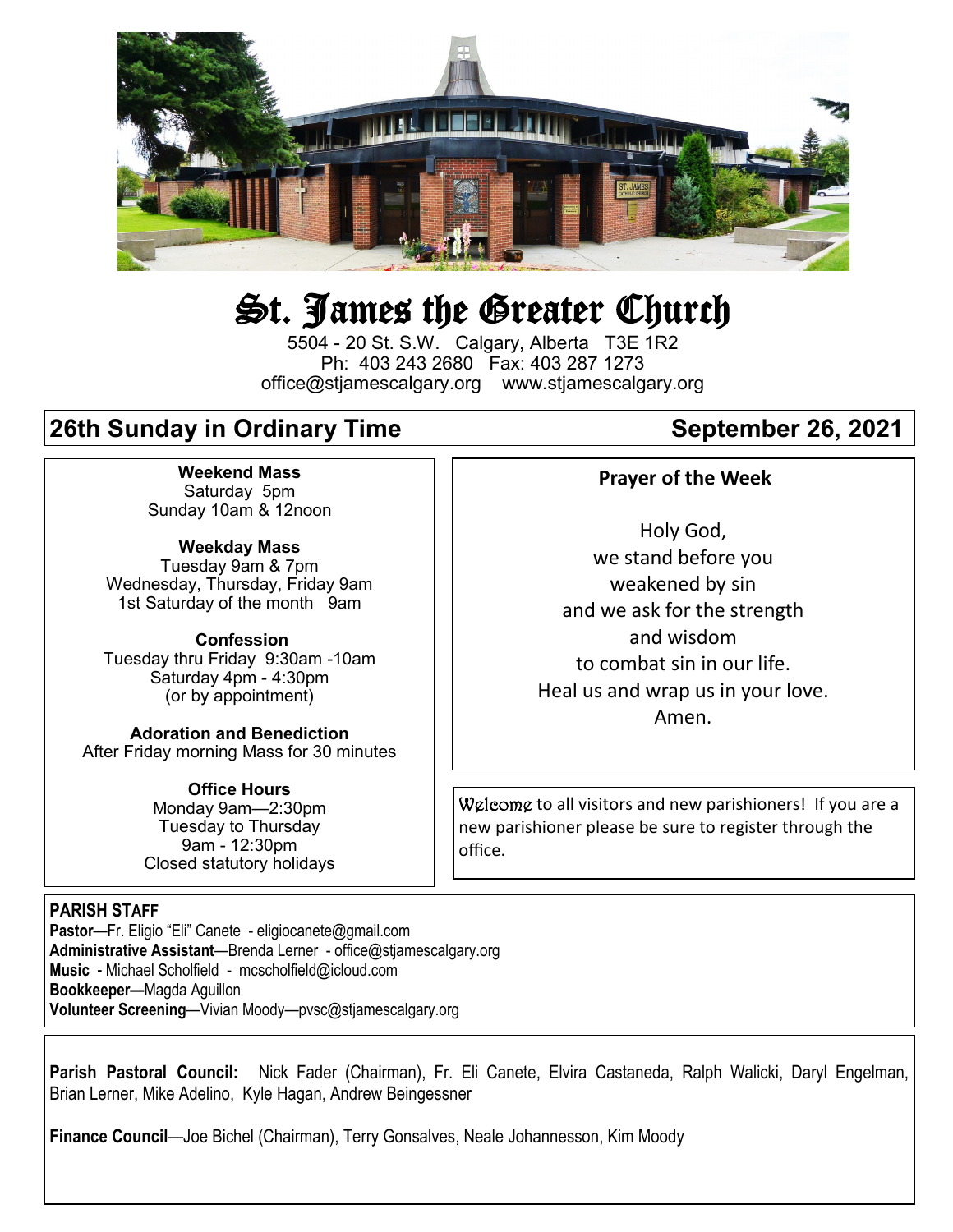# **The Shepherd Speaks—Fr. Eli Canete**

# The Spirit Moves in Our Hearts in Different Ways

 "Teacher, we saw someone casting out demons in your name, and we tried to stop him, because he was not following us. But Jesus said, do not stop him, for no one who does a deed of power in my name will be able soon afterward to speak evil of me. Whoever is not against us is for us.

 One of the basic truths of our faith tells us that God loves each one of us, as we really are regardless of whether we are sinners or his dedicated followers and that in his providence, God watches over each of us. If we see and examine our own story of life, we feel, and we meet the God who made a promise to us in our experiences, "do not be afraid, I am with you in your journey.

 God is with us. This is the first powerful lesson that Jesus wants to give to His disciples. Today, we still believe that the Spirit falls on everyone who is baptized and accepts Jesus in faith. As Peter said, the promise is made to you and to your children and to all those far off. Like Moses and the elders, the apostles and the man John condemned, we too have the Holy Spirit dwelling in us. We too are meant to be prophets.

 Being a prophet does not mean shouting in the desert like John the Baptist did. It does not mean confronting kings and princess like Jeremiah and Amos did. A prophet is someone who brings Jesus and his words to the world. That is our mission. If we are created in the image and likeness of God, if we confess that we believe in God and there is God and God is truly with us not only during the best times of our life but even in the trying times of our life, then our mission is God.

 Talk about God in your family, in your friends and in your work. Share to them how God has helped you in your plans. Tell the world of God's love for you.

 This is the second lesson of our readings today. Jesus is asking us to tell and retell our story to others how God is wonderful to us. Jesus is asking us to proclaim His mercy to the sick and the dying. Jesus is asking us to teach our children the ways of God and that the ways of God are of goodness and love. If God is with us, who can be against us? Indeed, God is with us, and God is our mission.

(cont'd next column)

# **MASS INTENTIONS**

| 9:00am<br>7:00 <sub>pm</sub> | <b>Tuesday, September 28</b><br>Lucas Falcione-R/S<br>Intention of Elena Raro    |
|------------------------------|----------------------------------------------------------------------------------|
| 9:00am                       | Wednesday, September 29<br>Vincenzo Ciccaglione-R/S                              |
| 9:00am                       | <b>Thursday, September 30</b><br>Richard Kallensrude-R/S                         |
| 9:00am                       | <b>Friday, October 1</b><br><b>Intention of Craig Elsner</b>                     |
| 9:00am<br>5:00pm             | <b>Saturday, October 2</b><br>Intention of Shirley Klein<br>Edward Gallagher-R/S |
| 10:00am<br>12:00pm           | <b>Sunday, October 3</b><br>Geri Rinaldi-R/S<br><b>St. James Parish</b>          |

# **Vaccination Exemption Important Letter from Bishop McGrattan**

The Diocese and the parishes will not be issuing any letters of exemption from vaccination. To view the letter: [CLICK HERE](https://www.catholicyyc.ca/blog/bishops-pastoral-letter-re-exemption-from-covid-19-vaccination) Paper copies are available at the SW entrance and at the office.

# **The Shepherd Speaks (***cont'd)*

If God is with us and God is our mission, then the third point tells us that God is our destiny. Our response to God must be manifested outwardly in our love for our fellow human beings, not in envy and hatred, not in jealousy and condemnation. St. John tells us, we know that we have passed from death to life, because we love one another.

 Whoever does not love remains in death. Life on this earth will finally become meaningful for us only if we see God as our final destiny. We are members of a pilgrim Church being directed towards our heavenly home through the action of the Spirit of Christ within us.

 On a final note, kindly help our parish hit our target for Together In Action (TIA) campaign for 2021-2022. Your generous donation would help our Diocese continue implementing its projects and programs. God bless you always and your family!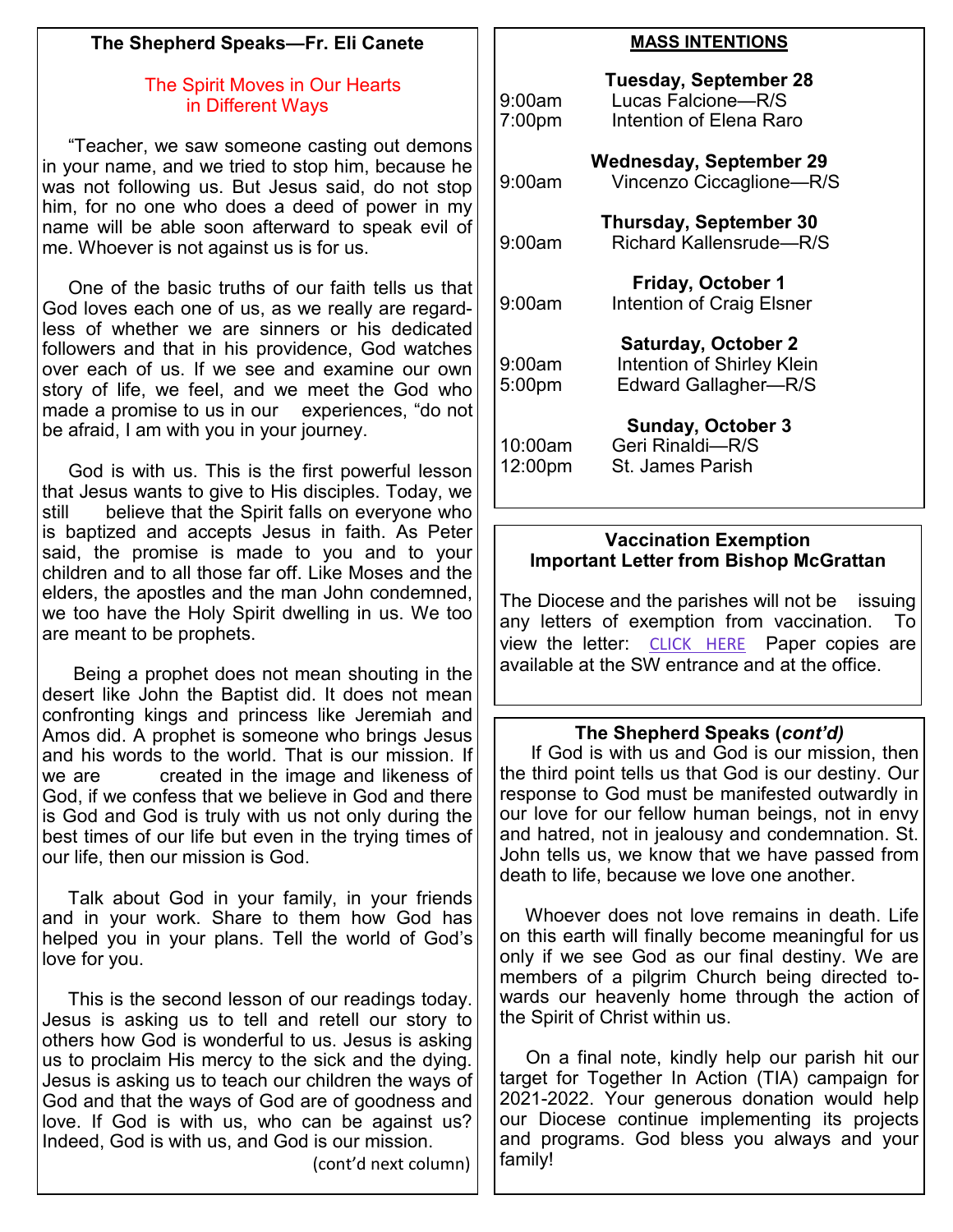# **Parish Donations**

# **September 12 & 19**

| Reg         | \$5482  |
|-------------|---------|
| <b>PAPS</b> | \$6216  |
|             | \$11698 |
|             |         |

# **Together in Action**

2021 Goal \$25,353 Collected to Date \$14,295

# **SCAM ALERT!!**

Once again, parishioners have been receiving emails and text messages allegedly from Fr. Eli. Messages include: *Are you free? Hi, How are you doing? Do you have a moment. This is Fr. Eligio "Eli" Canete.*

**DO NOT REPLY TO THESE MESSAGES AS THEY ARE SCAMS. THESE RESULT IN SCAM PURCHASES AND A LOSS OF MONEY FOR THOSE WHO UNEXPECTEDLY REPLY. BE ATTENTIVE TO THE NUMBERS AND EMAILS THEY ARE COMING FROM AND REPORT THESE ACTIVITIES TO THE PARISH OFFICE IF YOU RECEIVE ANY SUSPICIOUS MESSAGES ALLEGEDLY FROM FR. ELI (OR ANY PRIEST).**

If Fr. Eli needs assistance, he will contact you personally by phone—not by text or email.

For more information from the Diocese of Calgary about scams [CLICK HERE](https://www.catholicyyc.ca/blog/scams-alert) Information sheets are also available at the SW entrance of the church.

# **SORRY, CLASS FULL**

On Sunday, September 12th, we held our Parent Information Session for First Reconciliation and First Communion. We had an overwhelming number of registrations...the most in many years! In order to manage the number of students, we will not be taking any further registrations as we are at capacity to allow for required physical distancing. We are reviewing the needs of this larger class and are looking for more screened volunteers to help with the class. If you can help, please call the office or email pvsc@stjamescalgary.org.

# **Meet our Volunteer Coordinators**

**Altar Servers**—Vivian Moody, Onon Martin **Church Décor**—Anita Zyla, Midge Chartier **Baptism Prep**—Dustin & Eloisa Greenwald **Cenacles**—Sharon Jeanson, Lucy Ciccaglione **Children's Liturgy**—Sarah Straathof **Coffee Ministry**—Zita Fulawka **Collection Counters**—Anita Zyla, Merle **Gonsalves Family & Youth**—Christian & Jennifer Tsai Frank & Nina Miguel **Food Bank**—Cathy Smith **Funeral Lunches**—Zita Fulawka **Knights of Columbus**—Ralph Walicki **Landscaping**—Evelyn Bond, Mary Corns, Al Meier **Linens**—Lucy Ciccaglione / Maria Faba **Liturgy**—Andrew Beingessner **Maintenance**—Arnie Funke **Morning Rosary**—Sharon Jeanson Lucy Ciccaglione **Pastoral Care**—Stephanie Davis **Sacrament Prep—Reconciliation & Eucharist** Victoria Hoddinott **Sacrament Prep—Confirmation** Vicki Oliphant **Sacristans**—Weekday—Myrna Castro/ Midge **Charier**  Sat 5pm—Andrew Beingessner Sun 10am—Fr. Eli (VACANT) Sun 12pm—Onon Martin Funerals—Cor Stuijts **Safety Coordinators**—Stewart Winfield Andrew Beingessner **Volunteer Screening**—Vivian Moody **Website**—Angela Alexandre **Weekend Lectors**—Stewart Winfield Elvira Castaneda **Weekend Eucharistic Ministers**

Andrew Beingessner

# **Coordinator Positions Available:** Library Coordinator

Thank you to Rita Ortiz-Waschmann who has volunteered to manage our Facebook page! And thank you also to those who have come forward as volunteers for Pastoral Care and Children's Liturgy.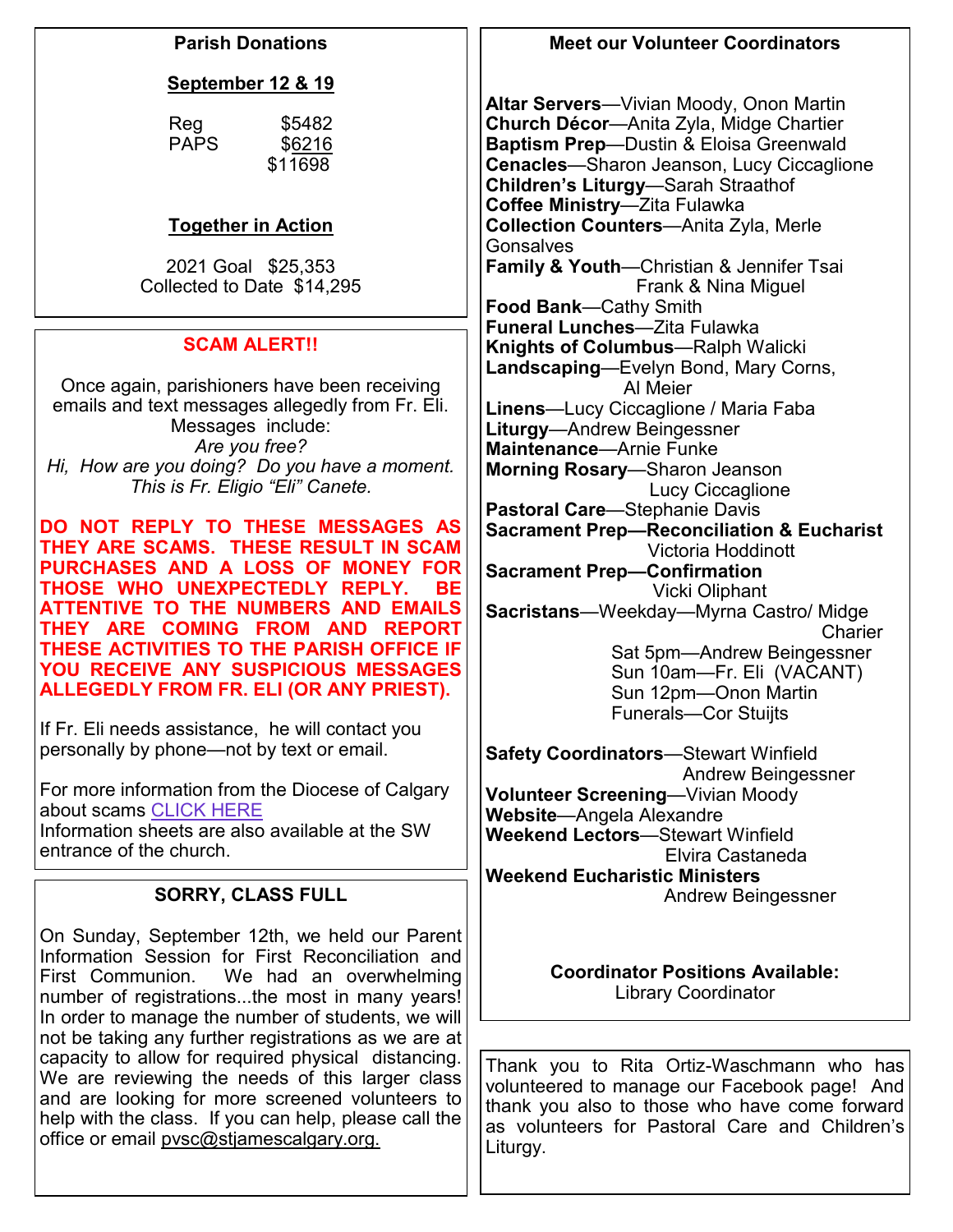# **PRAYERS FOR THE SICK**

Darlene Otis, Maria Petrollini, Wendy Denis, John Duffy, Linda Evans, Mary Figley, Marie Funke, Aidan Hanes, Sylvia Kirkland, Shirley Klein, Veronica Kubik, Trudy Martin, Elliott Nowell, Cecilia Nykyforchyn, Norma O'Hare, Velma O'Reilly, Michael Paplawski, Anthony Parel, Gary Ritter, Sara Straathof, Gary & Janice Tipper, Margaret Ukrainec, Shirley Valentine

# **AND FOR THOSE WHO HAVE RECENTLY DIED**

Erwin Boegershausen, Joe Lutz, Kathryn Dickson

**The dispensation from the obligation to attend Sunday Mass continues at this time. [CLlCK HERE FOR UPDATED RESTRICTIONS IN THE DIOCESE OF CALGARY](https://www.catholicyyc.ca/uploads/6/5/5/7/65570685/memorandum_temporary_measures_september_3_2021.pdf)**

#### **NEW TEMPORARY MEASURES EFFECTIVE SEPTEMBER 20 CAPACITY 1/3 (134 people) - First Come/First No pre-registration or contact tracing at this time.**

# • **MASKS ARE ONCE AGAIN MANDATORY AS PER THE CITY OF CALGARY BYLAW IN THE SANCTUARY AND THROUGHOUT THE BUILDING**

- SOCIAL DISTANCING IS ALSO MANDATORY—Alternate rows are marked as before
- The reception of Holy Communion on the tongue is allowed. Communion will only be given under one species —the consecrated Host
- 50 person limit for Funeral Masses, Weddings and Baptisms
- No social gatherings are allowed
- Meetings and classes may continue provided physical distancing and masking can be maintained

# **PLEASE…**

- Continue to use hand sanitizer as you enter and leave the church
- Practice proper respiratory etiquette (coughing or sneezing into a bent elbow, promptly discarding used tissues in a garbage bin)
- If you have cold or flu-like symptoms, please refrain from attending Mass
- Exercise charity and kindness towards one another

# **Children's Liturgy—Next date October 12**

We thank Sarah Straathof for her leadership with this program. Children are dismissed with the leaders for a short time during the Mass. Children's Liturgy is a free program consisting of a short lesson and simple craft in the parish hall. Parents are welcome to come with their child.

At this time, we are only able to offer Children's Liturgy once a month at the 10am Mass due to a shortage of volunteers to help with the program. More volunteers will ensure that we can continue the program and offer it more often. Time requirement is minimal  $\sim$  30 minutes prior to the week you are scheduled. The lessons are very simple, well laid out, and straight-forward . Two screened volunteers are required for each Sunday . Thank you to those who have come forward to start the screening process to become volunteers for our Children's Liturgy program. More volunteers are still required. If you would like to volunteer, please contact the parish office.